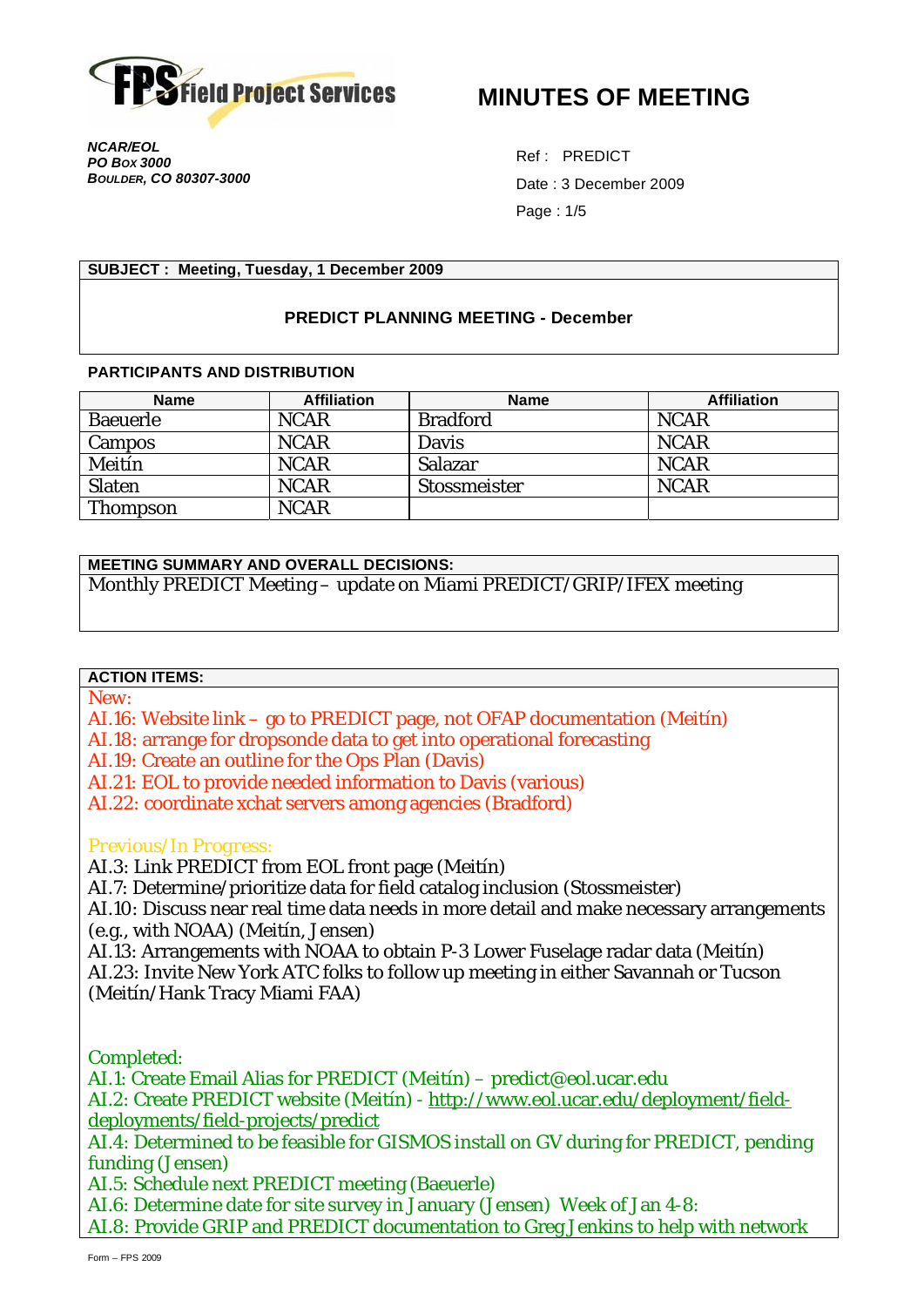| Ref: | <b>PREDICT</b> | Date: | 12/04/09<br>2/5 | Prepared by J. Meitin |  |
|------|----------------|-------|-----------------|-----------------------|--|
|      |                | Page: |                 |                       |  |

proposal tie into these projects (Davis)

AI.9: Follow up with NSF on whether there is additional funding for an E&O outreach for PREDICT (Baeuerle)

AI.11: Follow up with Greg on students for dropsonde operations (Baeuerle)

AI.12: Jenkins to follow up with NSF on additional funding for radiosondes from DP (Jenkins)

AI.14: Post Miami Meeting Presentations and Summary on PREDICT website (Meitín, Davis)

AI.15: Schedule meeting with pilots at RAF for early January (Baeuerle)

AI.17: Provide CARCAH contact information (Steve Feuer) to Thompson (Meitín)

AI.20: Send GV payload layout plan on aircraft to José for posting (Davis, Meitín)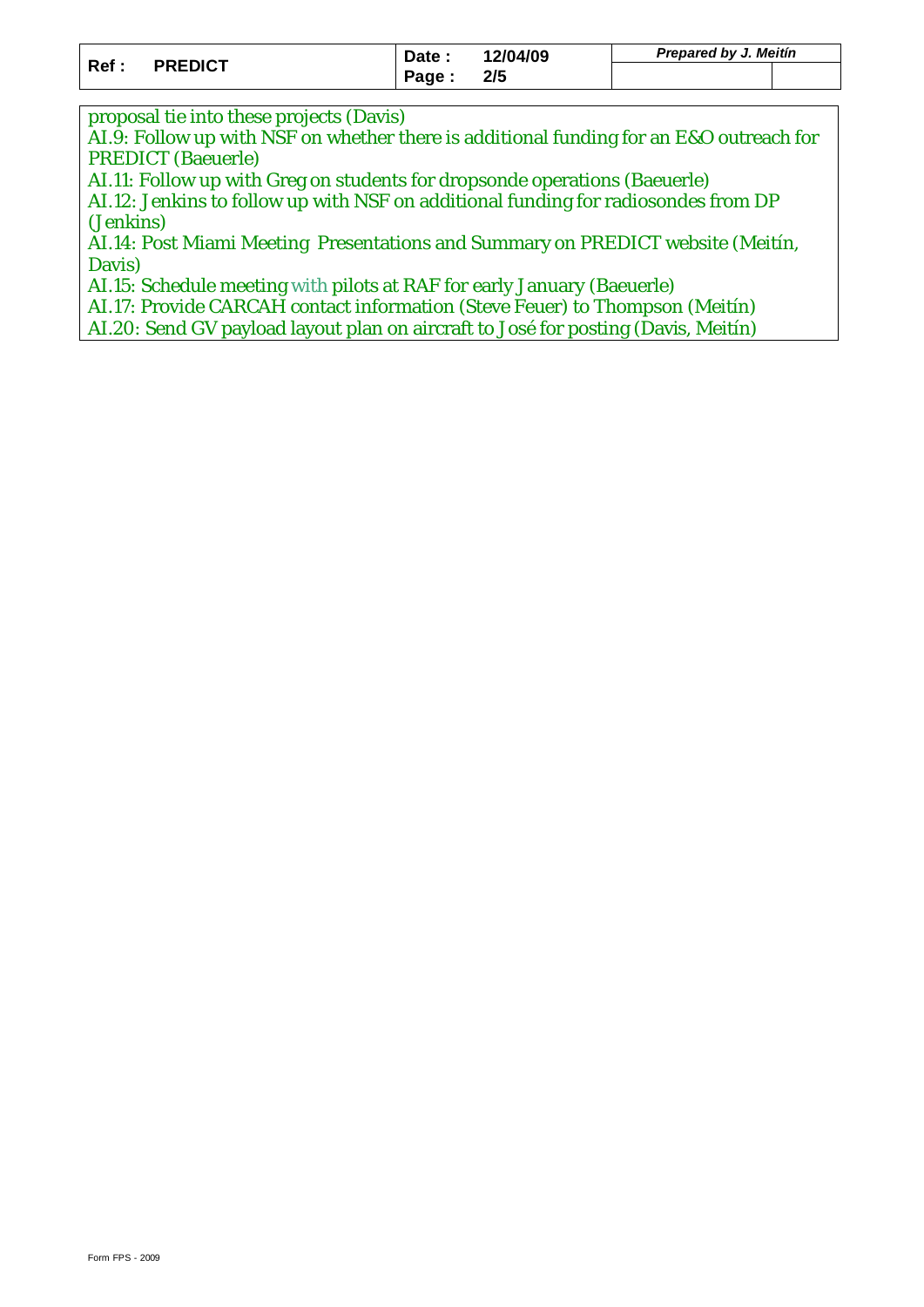| Ref : | <b>PREDICT</b> | Date: | 12/04/09<br>3/5 | Prepared by J. Meitin |  |
|-------|----------------|-------|-----------------|-----------------------|--|
|       |                | Page: |                 |                       |  |

**AGENDA ITEM 1: UPDATE ON IFEX/GRIP/PREDICT COORDINATION MEETING IN MIAMI (C. DAVIS)**  Chris Davis orally summarized the two-day meeting in Miami. A detailed, written summary of the meeting is available and will be posted on the EOL PREDICT website (AI.14).

**Day 1** of the meeting was spent discussing the science to be accomplished during the three projects – PREDICT, GRIP and IFEX. There are no competing agendas or conflicts for resources; the only problem could be how to decide on a system if there is more than one. All three projects have a genesis component; GRIP and IFEX will also focus on intensification and fully developed storms. PREDICT will only focus on the genesis and tropical depression stages but will not get involved in the study of any tropical storm once it develops.

*Field Catalog:* Day one also included a discussion of the use of a field catalog. According to Stossmeister, the data coordinators of the three projects had a chance to talk to each other. The plan is to get as many products into the catalog as possible. It was determined that real-time LF radar data from the NOAA P3 aircraft are of high priority to help with situational awareness. The University of Wisconsin will provide rapid scan imagery.

**Day 2** was spent primarily on flight tracks, aircraft coordination, staffing and daily planning schedules. Detailed flight tracks are needed at least 24 hours ahead of time, so PREDICT will use predetermined survey patterns that will cover as much ground as possible (spiral, lawn mower, star pattern). ). Most of the airspace is controlled by Puerto Rico and New York ATC; smaller areas by (Trinidad and Tobago??). More flexibility for aircraft operations is expected east of the Leeward Islands. According to Steve Thompson, once below the commercial air traffic routes (about 28K), the actual flight altitude is not a concern. The main issue is traversing 28K feet and the ATC issues involved, especially going back and continuing the mission above. No porposing/ profiling to the surface is planned; although a low altitude pass may be requested.

Steve Thompson requested another meeting with the pilots to discuss flight patterns and flight altitudes in more detail. It is anticipated that the PIs will pick an initial point (IP) and a basic patterns. Chris looked at some of the NOAA flight patterns for the G4 but is not sold on those. The meeting would have to happen between 11 and 13 January after the site survey (AI.15 ) Update: Meeting set for 10:15am Monday, 11 January 2010 / RAF Conference Room

*GV Operations:* GV operations will target 1200 UTC mission (arrive on target at sunrise). There should be about 13.5 hours of day light, with an operational window from approx. 5:30 am to 7:30 pm. Take off will happen first thing in the morning; the 13.5 hr window is only important during the operations time that is double crewed.

RAF has stipulated a mission coordinator for the GV, which means EOL also needs to provide a ground coordinator.

It is possible that some flight tracks could be made e.g. before daybreak, provided such flight tracks are to be done "far outside" the convectively active area. (Discussion with RAF pilots 3 Dec.)

*Dropsonde Operations:* Coordination of the dropsonde aircraft will be handled by CARCAH – Chief, Aerial Reconnaissance Coordination, All Hurricanes (contact: Steve Feuer), which is a 3-person team that supports the 53rd Weather Reconnaissance Squadron out of Keesler AFB near Biloxi, Mississippi. CARCAH is responsible for coordinating all aerial reconnaissance requirements and relaying them to the flight units.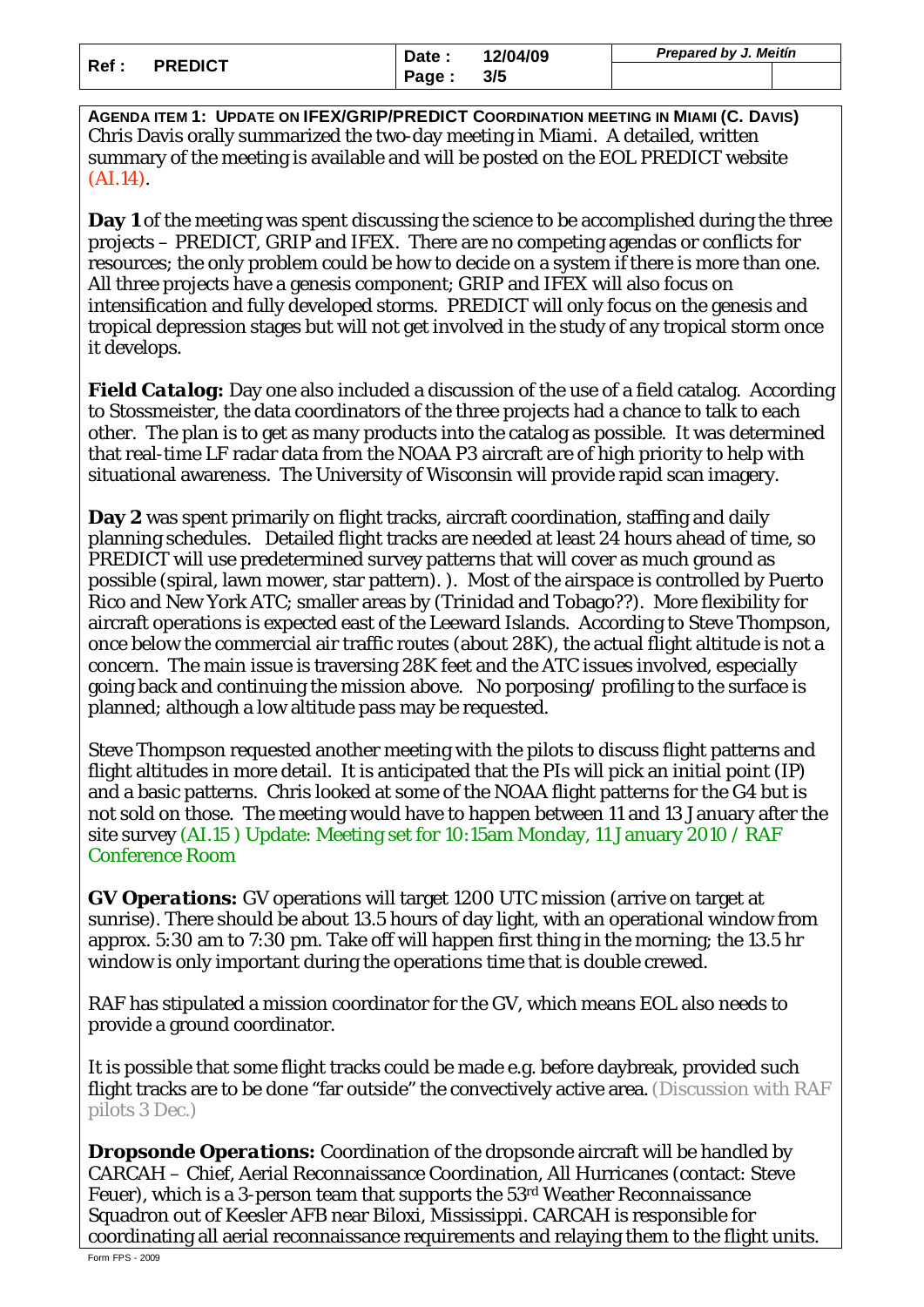| Ref: | <b>PREDICT</b> | Date: | 12/04/09<br>4/5 | <b>Prepared by J. Meitin</b> |  |
|------|----------------|-------|-----------------|------------------------------|--|
|      |                | Page: |                 |                              |  |

Steve Thompson asked for contact information for CARCAH (AI.17).

José pointed out that attention will have to be paid to frequency allocation if there are more than 7 sondes in the air at a time. EOL has to make sure that the GV dropsondes are available for operational forecasting (AI.18).

*Forecasting:* The current plan is to have a daily planning meeting (webconference) around noon and science planning teleconference from the various science locations at 9 am. Forecasting will be done by a) Florida State (NASA), b) Lance Bosart (NSF) and c) Jason Dunion (NOAA). Forecasters will use the same forecasting tools. The various forecasters will take turns and produce the same data packages. Briefings will be done either via *GoToMeeting* or *Elluminate*.

*Operations Plan:* Chris will have a draft of the PREDICT Operations Plan by February 2010, which will include flight plans, a timeline of activities and a staffing schedule. Although on the agenda, evacuation plans were not discussed at the meeting and need to be included in the Operations Plan. Two plans are needed – one for repositioning the aircraft only and second, evacuation of the entire staff. Chris needs help from EOL for some of the ops plan chapters, including info on the aircraft and payload. Chris will create an outline of the Ops Plan (AI.19) and send the preliminary GV layout plan to José for posting (AI.20). EOL will be asked to provide input on various chapters (AI.21).

*Communications:* NASA, NOAA and NSF use xchat for communications but those are located on several servers. Bradford will be in charge of coordinating Xchat communications so that the three projects are all on the same server (AI.22). The contact at NOAA is Sean McMillan

**Site Survey:** This is an outstanding action item from the last meeting (AI.6). The survey will take place during the week of January 4-8, 2010: (J. Meitín (FPS), A Schanot, H Boynton (RAF), B Slaten (CDS), C Davis (MMM/NESL). There will be approx. 30 to 35 people working in St Croix during the campaign, with up to 50 people during the doublecrewing period. An EOL Systems Admin will participate in the site survey to determine space and bandwidth requirements.

# *Follow-up PREDICT Meetings:*

64th Interdepartmental Hurricane Conference in Savannah, Georgia during the first week of March

**29th Conference on Hurricanes and Tropical Meteorology, 10–14 May 2010,** in Tucson, AZ

The Miami FAA Hurricane Coordinator (Hank Tracy) will invite the New York ATC representatives to one of those conferences for a follow-up meeting (AI.23).

# **AGENDA ITEM 2**: **EDUCATION AND OUTREACH**

FPS recently hired Alison Rockwell as the new Education and Outreach coordinator for field campaigns. Since some of her salary depends on special funds from NSF, Brigitte had a short conversation with Brad Smull, who was open to the idea of contributing to this effort but wanted to see more details before making any commitments (completion of AI-9). FPS envisions a similar outreach efforts to what was done for HIPPO Phase 2 (see hippo.ucar.edu), including videos, interviews with PIs, image narrations etc. FPS will also pursue media outreach and invitations to local schools and universities (1 University, 2 High Schools, 3 Junior High Schools and 12 elementary schools on the island). Other possibilities include a public lecture (e.g., at a library) and scientific lectures for